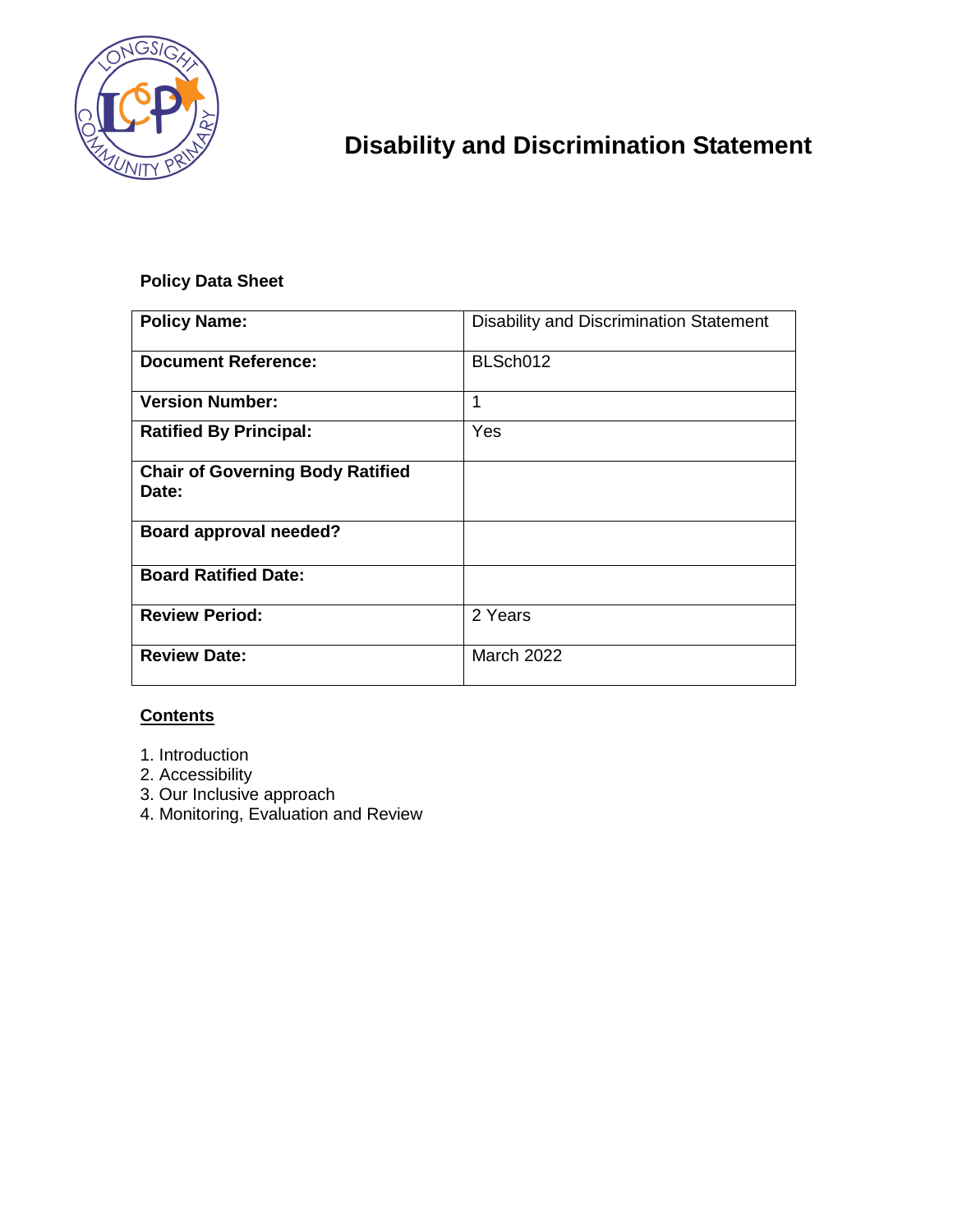#### **1. Introduction**

**Longsight Community Primary welcomes people with disabilities and will comply with the requirements of the Disabilities Discrimination Act 1995 (DDA 95), the Special Educational Needs and Disability Act 2001 (SENDA 01), and the Disability Equality Duty 2005 (DDA05). Longsight Community Primary will make all reasonable adjustments to meet the needs of individual students, parents/carers, staff and other people from the wider community.**

A disability is defined as: *A physical or mental impairment which has a substantial, long term (at least a year) and adverse effect on the ability to carry out normal day to day activities. (Equalities Act 2010)*

According to the Disability Discrimination Act 1995, an impairment is to be treated as affecting the person's ability to carry out normal day to day activities, only if it affects one or more of the following:

- mobility
- manual dexterity
- physical co-ordination
- continence
- ability to lift, carry or otherwise move everyday objects
- speech
- hearing
- eyesight
- memory
- ability to concentrate
- ability to learn
- ability to understand
- ability to perceive the risk of physical danger

The Disability Discrimination Act 2005 has extended the definition of disability to include people with HIV, multiple sclerosis and cancer from the point of diagnosis. Individuals with a mental illness no longer have to demonstrate that it is 'clinically well recognised'; although the person must still demonstrate a long term and substantial adverse affect on his/her ability to carry out normal day to day activities.

**ADVICE: Before using this document you should ensure that you have the most up-to-date version. If you are referring to a printed version it may be out-of-date. If in any doubt please check with Human Resources.**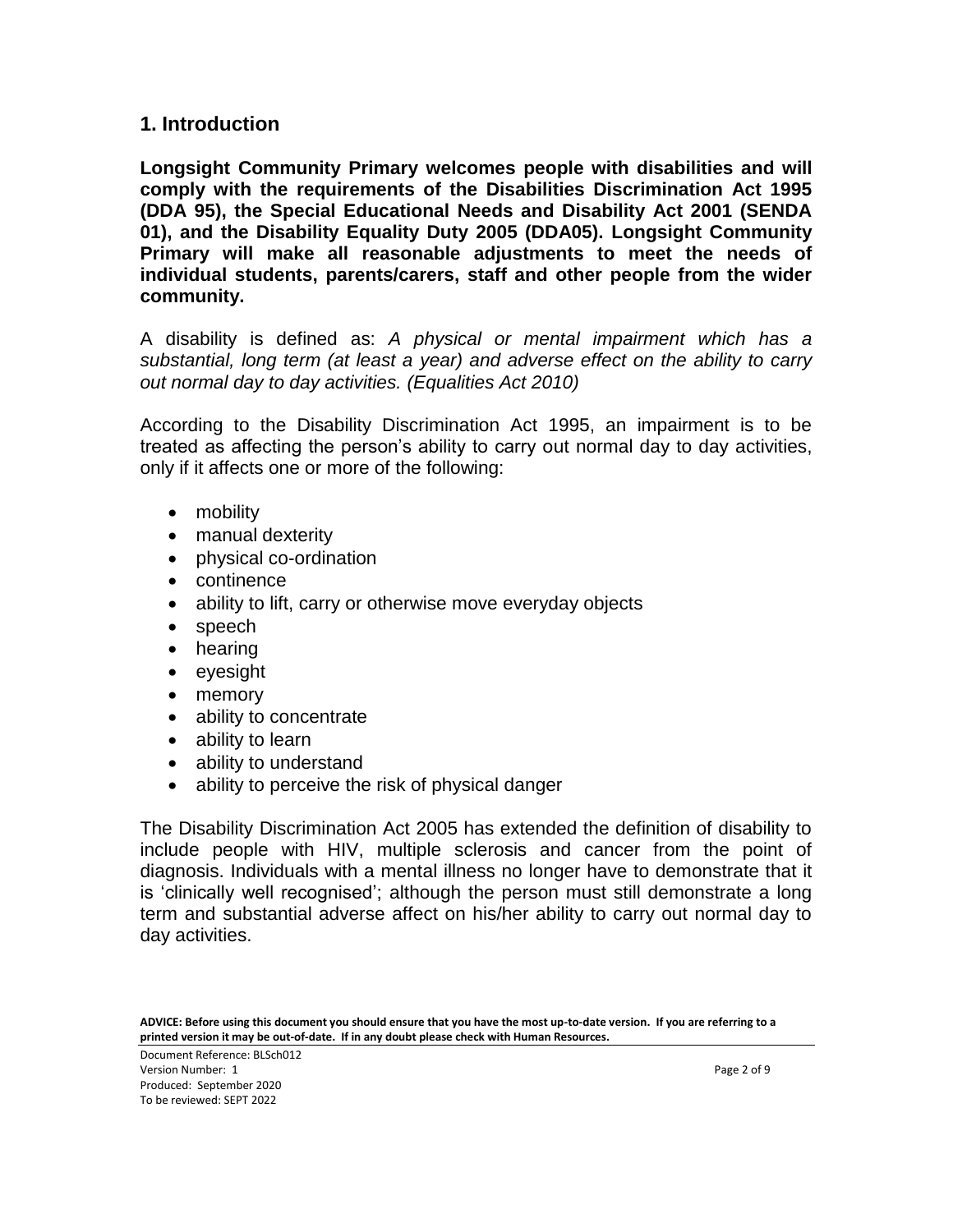Longsight Community Primary is committed to inclusion and supporting learning for each individual. We aim to provide appropriate support, resources and facilities to meet individual needs and to encourage all students to achieve.

Longsight Community Primary recognises that under the Data Protection Act all students are entitled to complete confidentiality when they disclose a disability. However we would wish for appropriate disclosure so that we can implement any provision for the student to support them and their needs.

## **2. Accessibility**

All schools were required by the SEN and Disability Act (2001) to develop accessibility plans. The development of the plan required schools to undertake an audit focussing on three aspects, please see Appendix A, The Accessibility Plan

Developing participation in the curriculum for students with disabilities

Developing physical access to the site and buildings

Improving access to information for parents and pupils with disabilities

Any current accessibility plans will be revised in light of the requirements of the Disability Equality Duty 2005.

## **3. Our Inclusive Approach**

- Longsight Community Primary will strive to meet the needs of all individual students, staff, parents and carers and other site users by ensuring they have access to appropriate facilities, support and learning resources including staff. Longsight Community Primary will achieve equality of opportunity by ensuring the following:
- Provision for learners with learning and behaviour difficulties and disabilities will be an integral part of the equal opportunities policy
- Longsight Community Primary will ensure that any future building programmes will comply with revised legislation at the time of the building programme and ensure new/remodelled buildings are accessible and

**ADVICE: Before using this document you should ensure that you have the most up-to-date version. If you are referring to a printed version it may be out-of-date. If in any doubt please check with Human Resources.**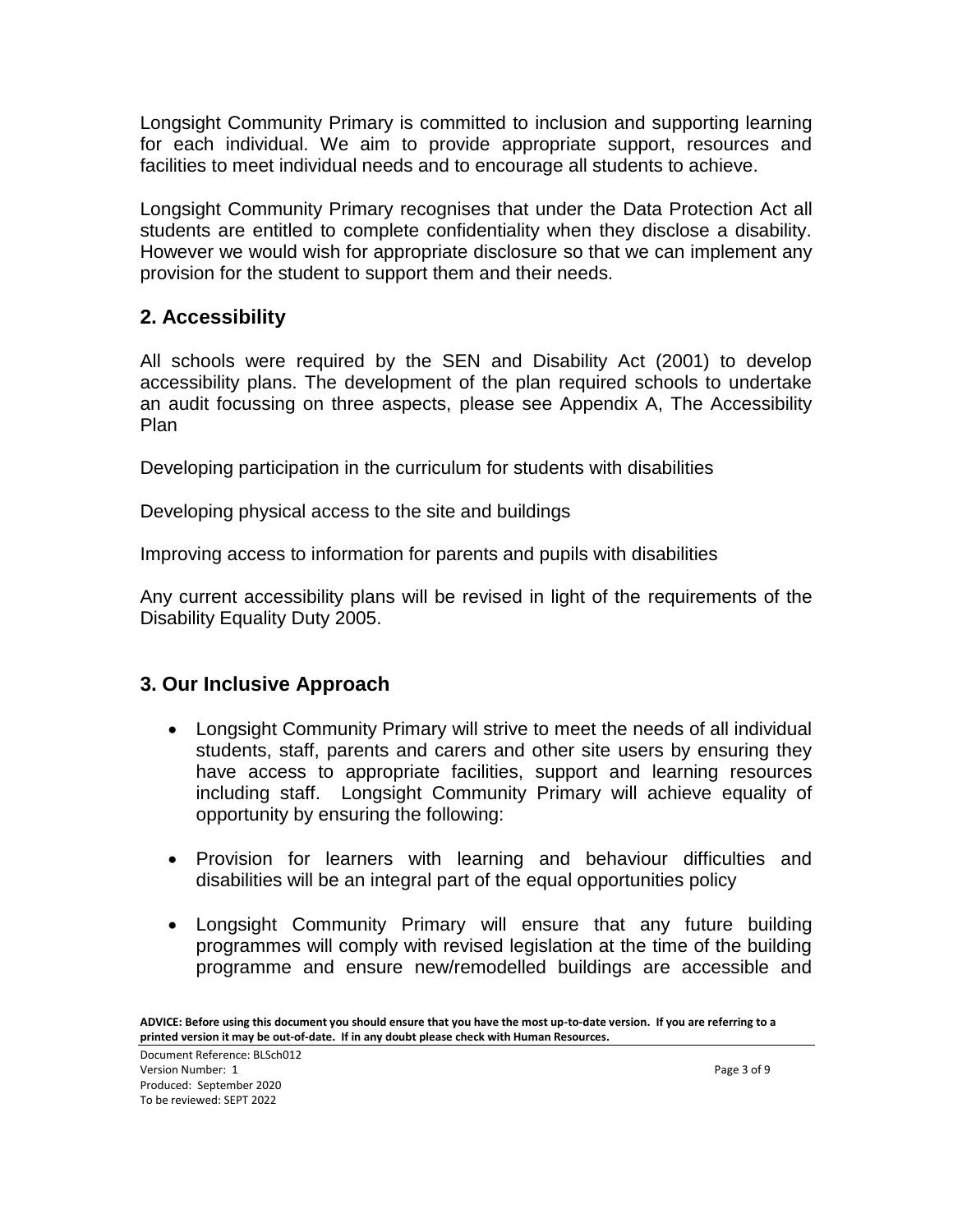meet the varying requirements of those with disabilities; learners, parents/carers, staff and members of the wider community

- Longsight Community Primary will continue to liaise with external organisations to promote inclusive learning and access to learning opportunities
- Longsight Community Primary will ensure that staffing levels are appropriate to individual learner's needs.
- Promotional and publicity material will reflect the positive image that Longsight Community Primary is accessible to all irrespective of their learning difficulties or disabilities
- Longsight Community Primary admissions procedure will give potential learners and/or parents/carers the opportunity to register a learning difficulty and/or disability in order that Longsight Community Primary can make appropriate arrangements to meet the individual need
- The admission procedure will ensure that the learner will be provided the most appropriate learning or behaviour programme to meet the individual's need and will receive initial assessment as appropriate
- Counselling and guidance will be made available to all learners with the option of referral for specific inter-agency support
- Longsight Community Primary will continue to raise the awareness of all staff of the Equal Opportunities Policy and managing diversity and differentiation in the classroom
- Longsight Community Primary will provide specialist support and training for staff involved in teaching learners with a learning or behaviour difficulty and/or disability
- Longsight Community Primary will ensure that Health and Safety legislation is taken into account and special measures are taken so not to compromise the health and safety of learners, parents/carers, staff and members of the wider community with a learning difficulty and/or disability.
- Longsight Community Primary will arrange specialist support depending on the individual's need; this will be initiated after discussing requirements

**ADVICE: Before using this document you should ensure that you have the most up-to-date version. If you are referring to a printed version it may be out-of-date. If in any doubt please check with Human Resources.**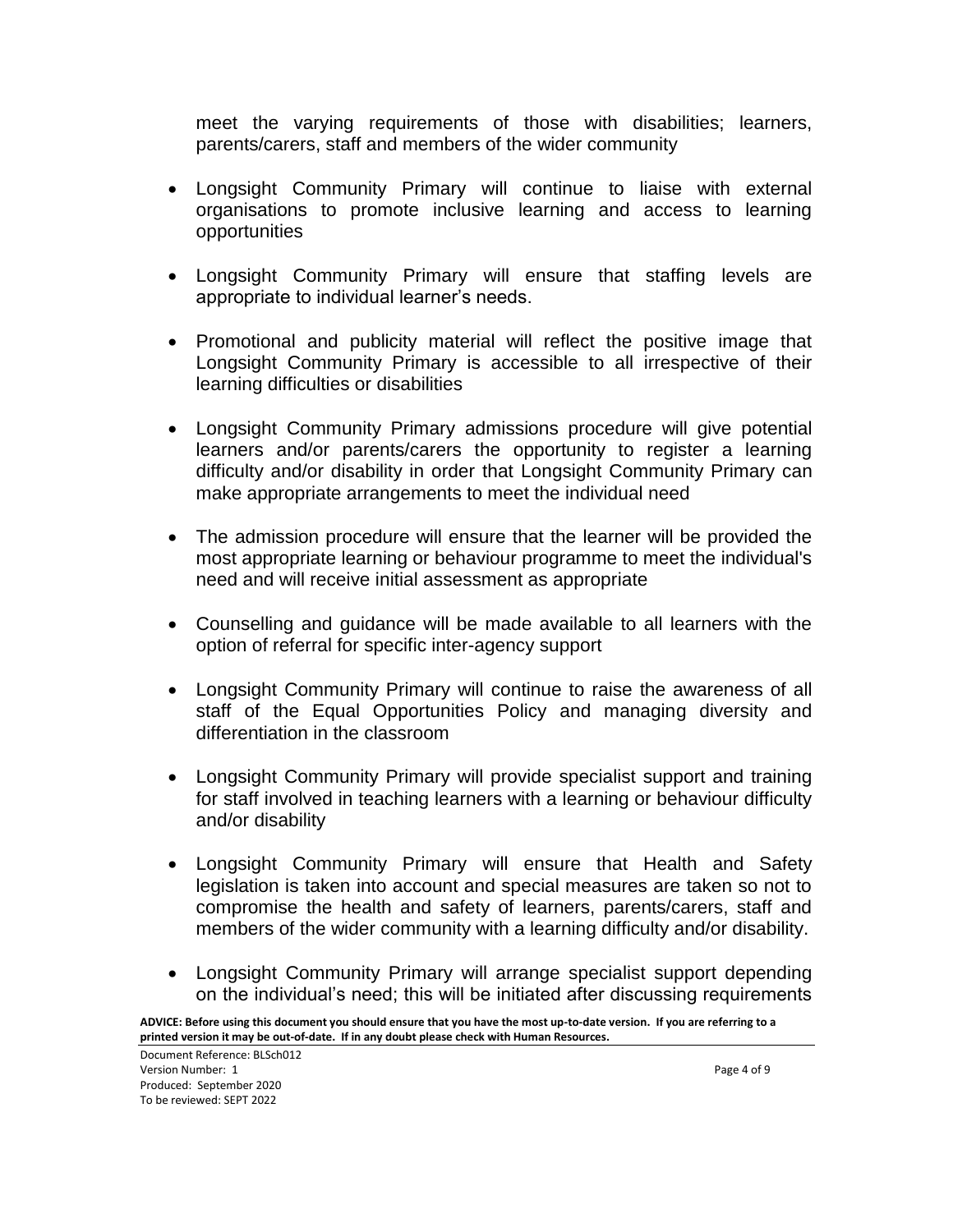with the individual, in the case of a student also with their parents/carers. For students, support can be altered according to any changes in their level of need and will be agreed in their support plan.

*Examples of additional support may include, but is not restricted to;*

Communication e.g. using a signer or Braille

Note taking for the learner

Equipment and technology, including sound-field systems or similar and vibrating alarms

Large PC screens and specialist software

Additional time to complete coursework

A personalised approach to learning

Longsight Community Primary recognises that to provide the best possible support it will require specialist guidance so will liaise closely with Social Services, Education Departments, Educational Psychologist, Unions and other support agencies.

Longsight Community Primary will enable all students to sit examinations that are appropriate to their curriculum and will, with discussion, provide any reasonable specialist support required to do so. Notification to examination boards will be required, so advanced application is essential. This is both the duty of Longsight Community Primary to provide and the student and parents/carers to request.

Examination boards permit special arrangements for clearly defined reasons. These include:

Physical disability

Visual impairment

Hearing impairment

Specific learning difficulties

**ADVICE: Before using this document you should ensure that you have the most up-to-date version. If you are referring to a printed version it may be out-of-date. If in any doubt please check with Human Resources.** Mental health difficulties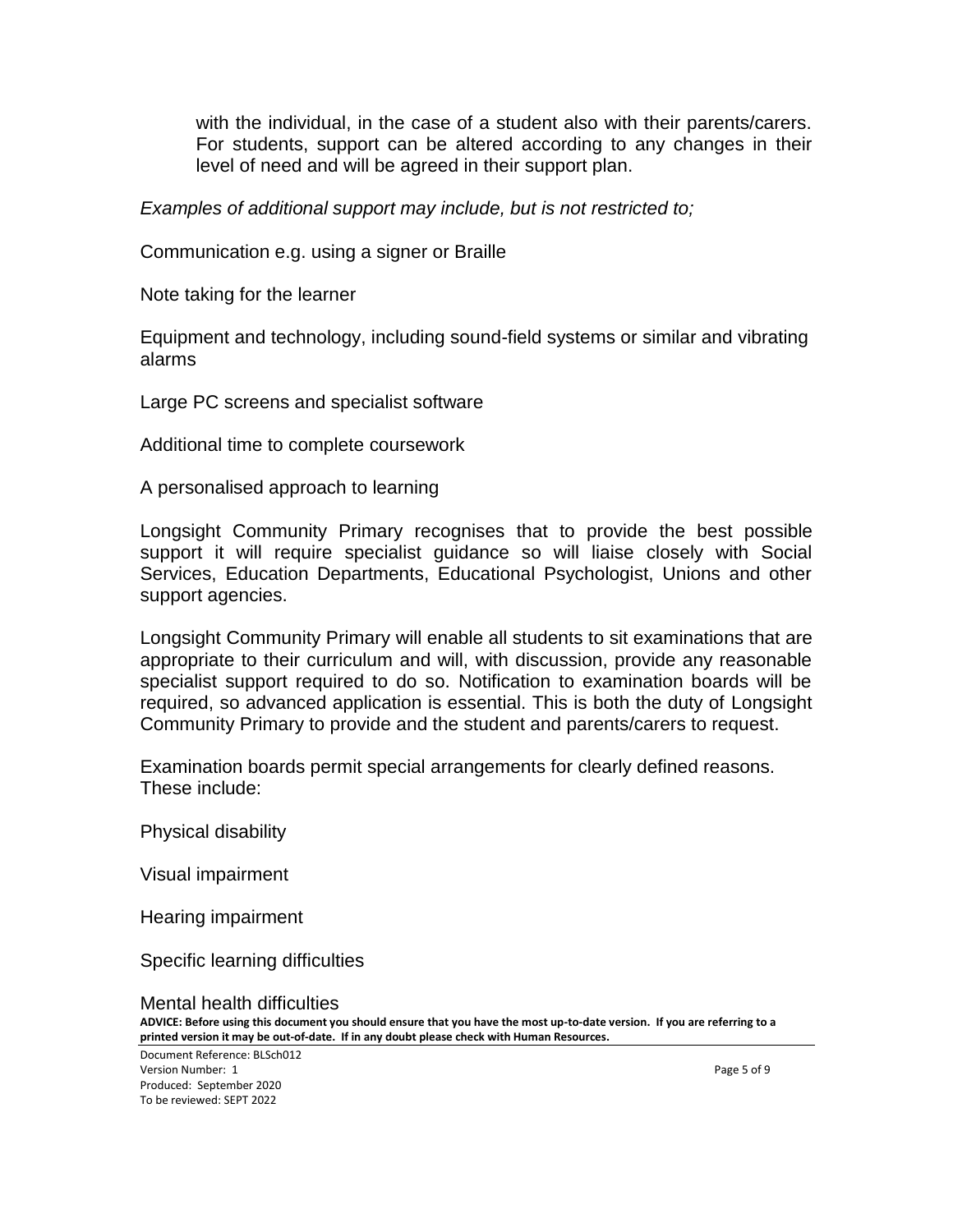Special arrangements such as extra time and for those students with a temporary disability can be made at the time of the examination.

Longsight Community Primary welcomes positive comments to enable it to provide the best possible experience for all its students, parents, staff and members of the wider community.

#### **4. Monitoring, Evaluation and Review**

The Governing Body will review this policy at least every two years and assess its implementation and effectiveness.

**ADVICE: Before using this document you should ensure that you have the most up-to-date version. If you are referring to a printed version it may be out-of-date. If in any doubt please check with Human Resources.**

Document Reference: BLSch012 Version Number: 1 Page 6 of 9 Produced: September 2020 To be reviewed: SEPT 2022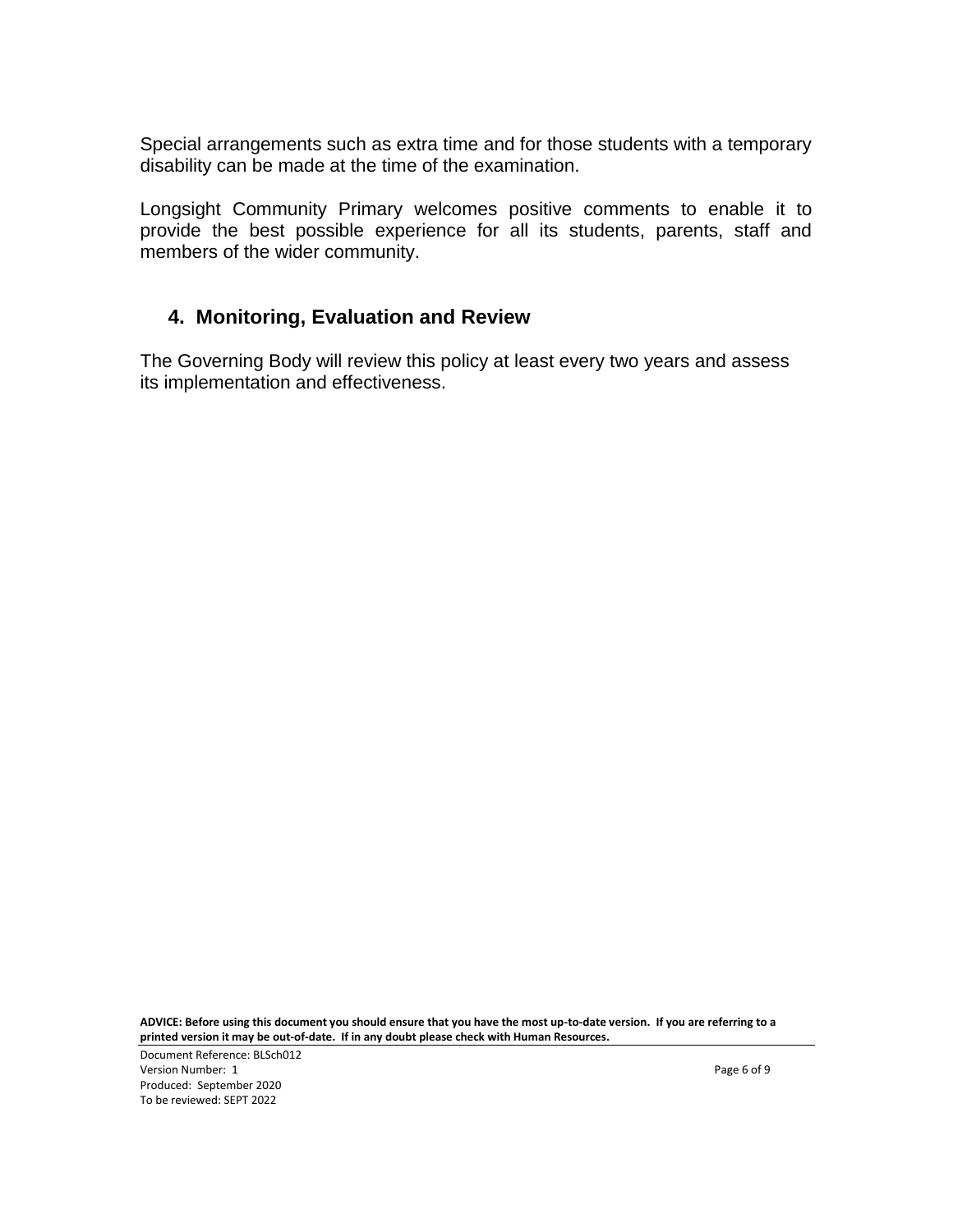## **Accessibility Plan 2019-2022**

| <b>Objective</b>                                                                                                          | What                                                                                           | <b>How</b>                                                                                                                                  | <b>When</b> | <b>Goal Achieved</b>                                                                                                                                                                   |  |  |
|---------------------------------------------------------------------------------------------------------------------------|------------------------------------------------------------------------------------------------|---------------------------------------------------------------------------------------------------------------------------------------------|-------------|----------------------------------------------------------------------------------------------------------------------------------------------------------------------------------------|--|--|
| Developing participation in the curriculum for students with disabilities                                                 |                                                                                                |                                                                                                                                             |             |                                                                                                                                                                                        |  |  |
| Improve provision for<br>children with<br><b>ASD/ADHD/SEMH and</b><br>related language and<br>communication difficulties. | Develop staff's knowledge<br>and skills in supporting<br>children with<br><b>ASD/ADHD/SEMH</b> | <b>Training and</b><br>support through<br><b>Bridgelea and</b><br><b>Rodney House</b><br>and Local and<br>national SEND<br>training offers. | 2020/21     | <b>Staff have</b><br>increased<br>confidence and<br>skills in working<br>with children with<br><b>ASD/ADHD/SEMH</b><br>and related<br>disorders                                        |  |  |
| All out-of-school activities<br>are planned to ensure the<br>participation of the whole<br>range of pupils.               | Review all out-of-school<br>provision to ensure<br>compliance<br>with legislation.             | <b>Phase Leader</b><br>meeting                                                                                                              | 2020        | All out-of-school<br>activities will be<br>conducted in an<br>inclusive<br>environment with<br>providers that<br>comply<br>with all current and<br>future legislative<br>requirements. |  |  |

ADVICE: Before using this document you should ensure that you have the most up-to-date version. If you are referring to a printed version it may be out-of-date. If in any doubt please check **with Human Resources.**

Document Reference: BLSch012 Version Number: 1 Page 7 of 9 Produced: September 2020 To be reviewed: SEPT 2022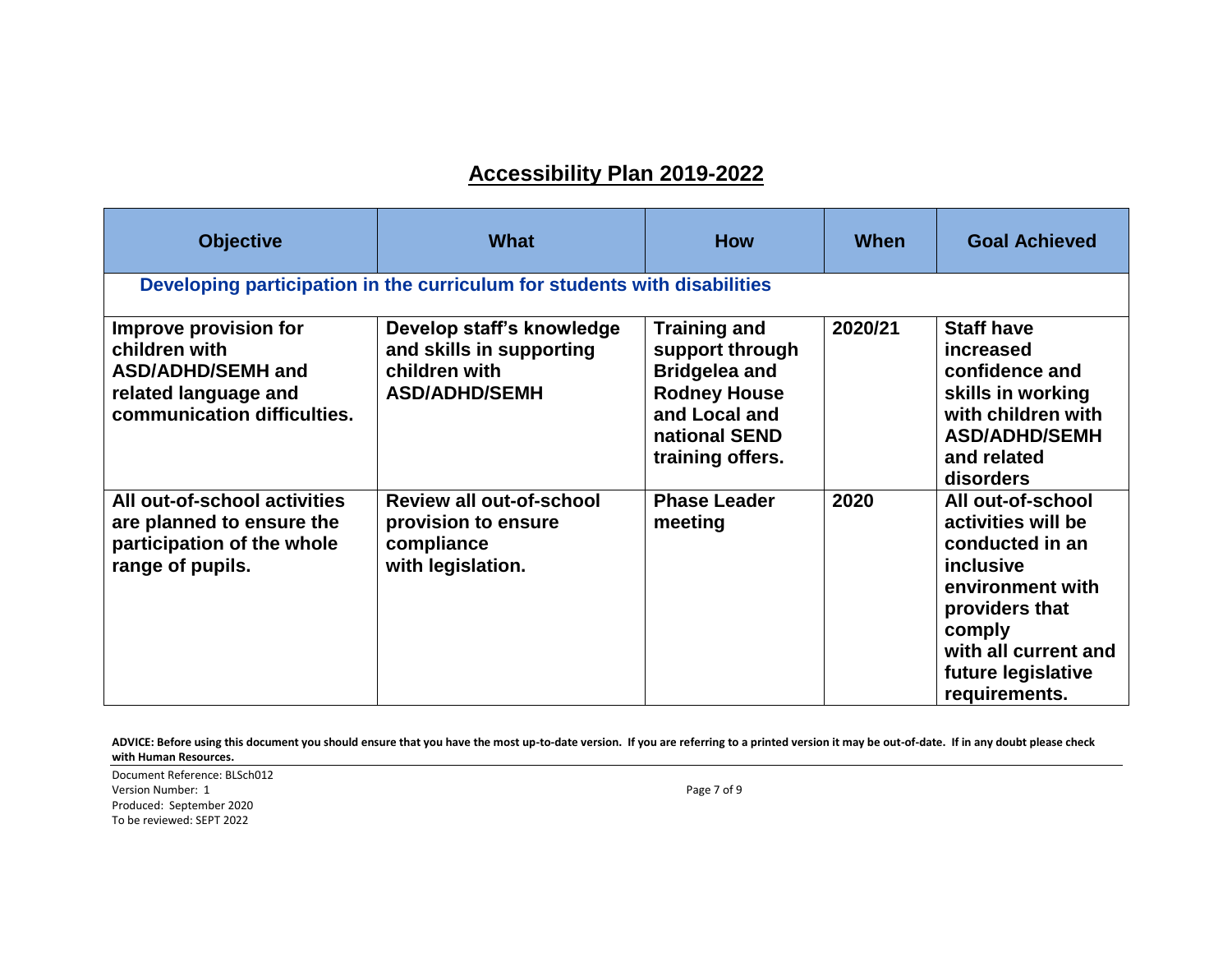| <b>Classrooms are optimally</b><br>organised and all<br>appropriate additional<br>equipment is provided to<br>promote the participation<br>and independence of all<br>pupils and adults alike. | <b>Review and implement a</b><br>preferred layout of furniture<br>and specialist equipment to<br>support the learning<br>process in<br>individual class bases | <b>Environment</b><br>check and<br>compliance       | <b>Autumn</b><br>HT1 every<br>year                          | <b>Lessons will start</b><br><b>on</b><br>time without the<br>need to make major<br>adjustments to<br>accommodate the<br>needs to individual<br>pupils. |  |
|------------------------------------------------------------------------------------------------------------------------------------------------------------------------------------------------|---------------------------------------------------------------------------------------------------------------------------------------------------------------|-----------------------------------------------------|-------------------------------------------------------------|---------------------------------------------------------------------------------------------------------------------------------------------------------|--|
| <b>Access arrangements to</b><br>meet individual's needs<br>when<br>taking tests etc will be<br>applied for and support<br>provided when required.                                             | <b>SENCo will ensure</b><br>appropriate testing and<br>reports are provided in<br>order to apply for access<br>arrangements.                                  | <b>SLT</b> meeting                                  | <b>Spring</b><br><b>Term</b><br><b>Annually</b>             | All pupils will have<br>their<br>individual needs<br>met, and any<br>barriers to<br>achieving their full<br>potential will be<br>removed.               |  |
| Developing physical access to the site and buildings                                                                                                                                           |                                                                                                                                                               |                                                     |                                                             |                                                                                                                                                         |  |
| <b>Ensure compliance with</b><br><b>DDA and Code of Practice</b>                                                                                                                               | <b>Staff and governors</b><br>informed of requirements<br>and obligations of DDA, and<br>of the Accessibility Plan                                            | <b>Staff meeting</b><br><b>Governors</b><br>meeting | <b>Spring</b><br>term &<br><b>Summer</b><br>term<br>2020/21 | <b>School complies</b><br>with requirements<br>of DDA and Code<br>of Practice                                                                           |  |
| <b>Ensure that all areas of</b><br>school building and grounds<br>are accessible for all<br>children and adults and to                                                                         | <b>SEN staff to audit</b><br>accessibility<br>of school buildings and<br>grounds.                                                                             | <b>Audit with H&amp;S</b><br>lead                   | <b>Autumn</b><br>2019 the<br>permanent<br>build             | <b>Any modifications</b><br>needed will be<br>made to<br>the school building                                                                            |  |

ADVICE: Before using this document you should ensure that you have the most up-to-date version. If you are referring to a printed version it may be out-of-date. If in any doubt please check **with Human Resources.**

Document Reference: BLSch012 Version Number: 1 Page 8 of 9 Produced: September 2020 To be reviewed: SEPT 2022